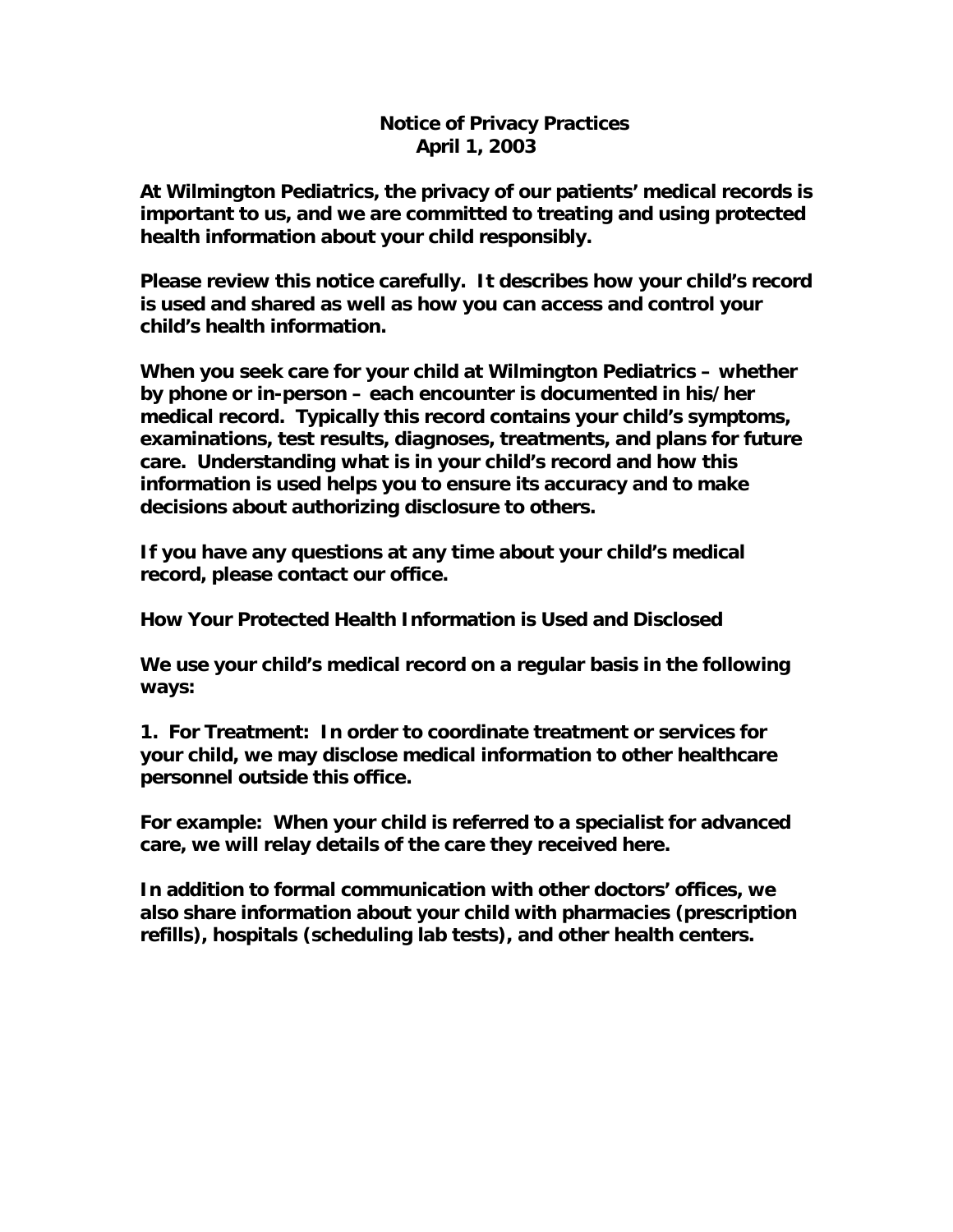**2. For Payment: We may share some of your child's information with a third party, in order to receive payment for services.**

**For example: Following your child's physical, we will notify your insurance company of the vaccines your child received.**

**3. For Healthcare Operations: In our efforts to run the office smoothly and ensure quality care, we may use your child's medical information for internal reviews and procedures.**

**For example: In studying the accuracy of a diagnostic test for strep, we may track your child's results.**

**We may also attempt to contact you directly (or via voicemail) to remind you of an appointment or to address a billing issue.** 

**4. Without Prior Consent: There are some situations under which we may share information without your permission. These include cases of public health risk (e.g. contagious disease), personal safety (e.g. suicide risk), or legal action (as requested by law enforcement or court subpoena). While this information is usually not personally identifiable, you may contact our Privacy Officer, if you have additional concerns.**

**If when you would like for us to disclose health information to other parties that fall outside the scenarios listed above (for example, you may want for us to provide an immunization record to your child's school), we will need – for your protection – separate authorization from you. You may inquire about the procedures to grant such authorization by contacting our Privacy Officer at the number listed below.**

Regardless of the situation, please be assured that we will always handle your child's information respectfully.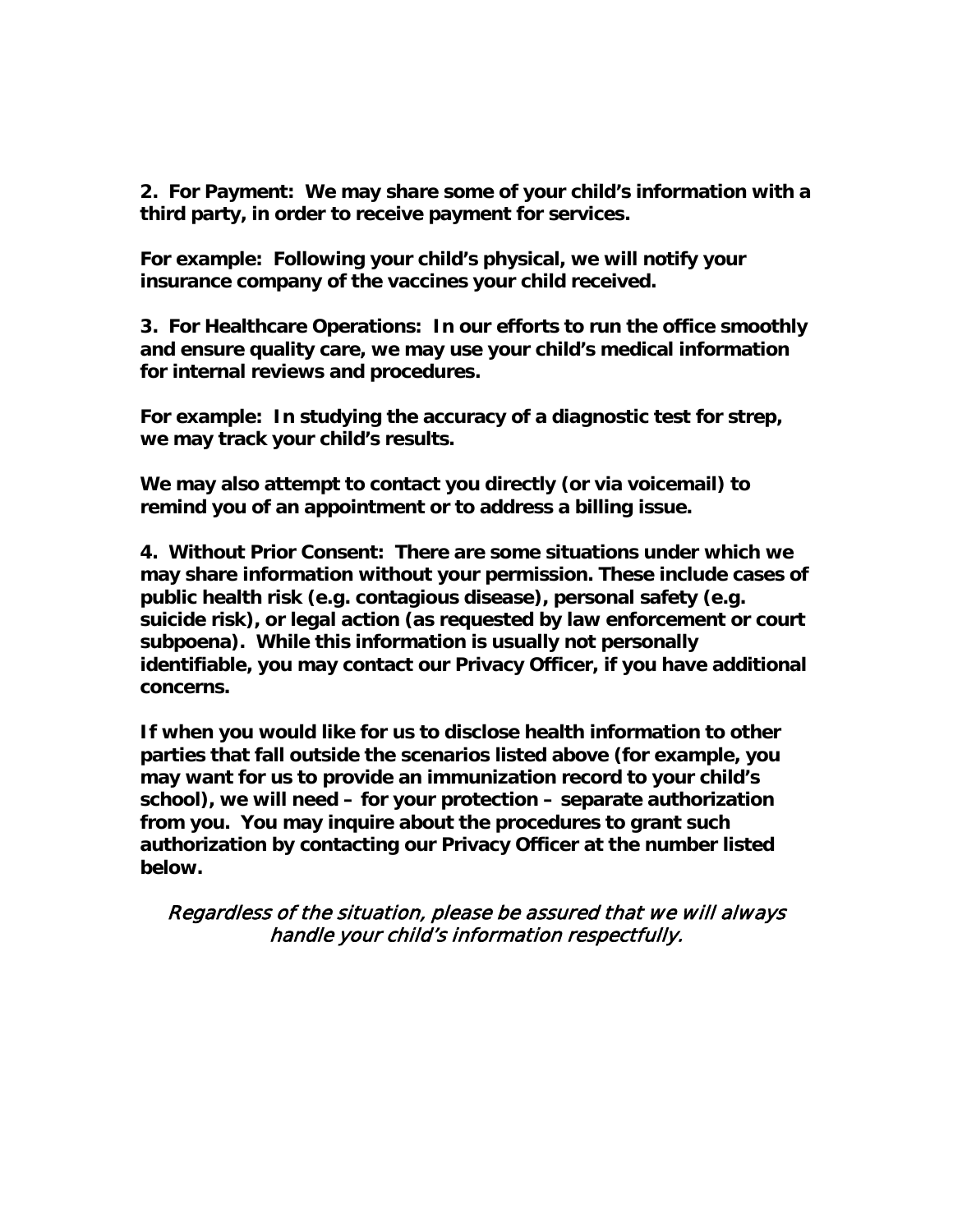**Your Rights Regarding Your Child's Medical Information**

**Although your child's health record is the physical property of Wilmington Pediatrics, the information belongs to you. You are entitled to access and control your child's health record in the following ways:**

- **1. You have the right to obtain a paper copy of this notice of privacy practices.**
- **2. You have the right to inspect and obtain a copy of your child's medical record.**
- **3. You have the right to amend incorrect or incomplete health information.**
- **4. You have the right to a list of the disclosures we have made of your child's medical information.**
- **5. You have the right to restrict which parties have access to your child's information.**
- **6. You have the right to request specific ways that we may communicate with you. (For instance, you can ask that we only contact you at work or by mail.)**

**To make a specific request or to learn more about these rights, please contact our Privacy Officer.**

**Once a child reaches adolescence, a parent's access to certain privileged information is restricted. We welcome you to speak to either the Privacy Officer or your child's pediatrician, if you have additional questions.**

## Contact Information

**If you have questions and would like additional information, please contact our Privacy Officer: Donna Mosher (978-988-6204)**

**If you believe your privacy has been violated, you may file a complaint with our Compliancy Officer: Maureen Bonnell (978-988-6209)**

**You may also contact the Department of Health and Human Services or the Office of Civil Rights.** 

**You will not be penalized for filing a complaint.**